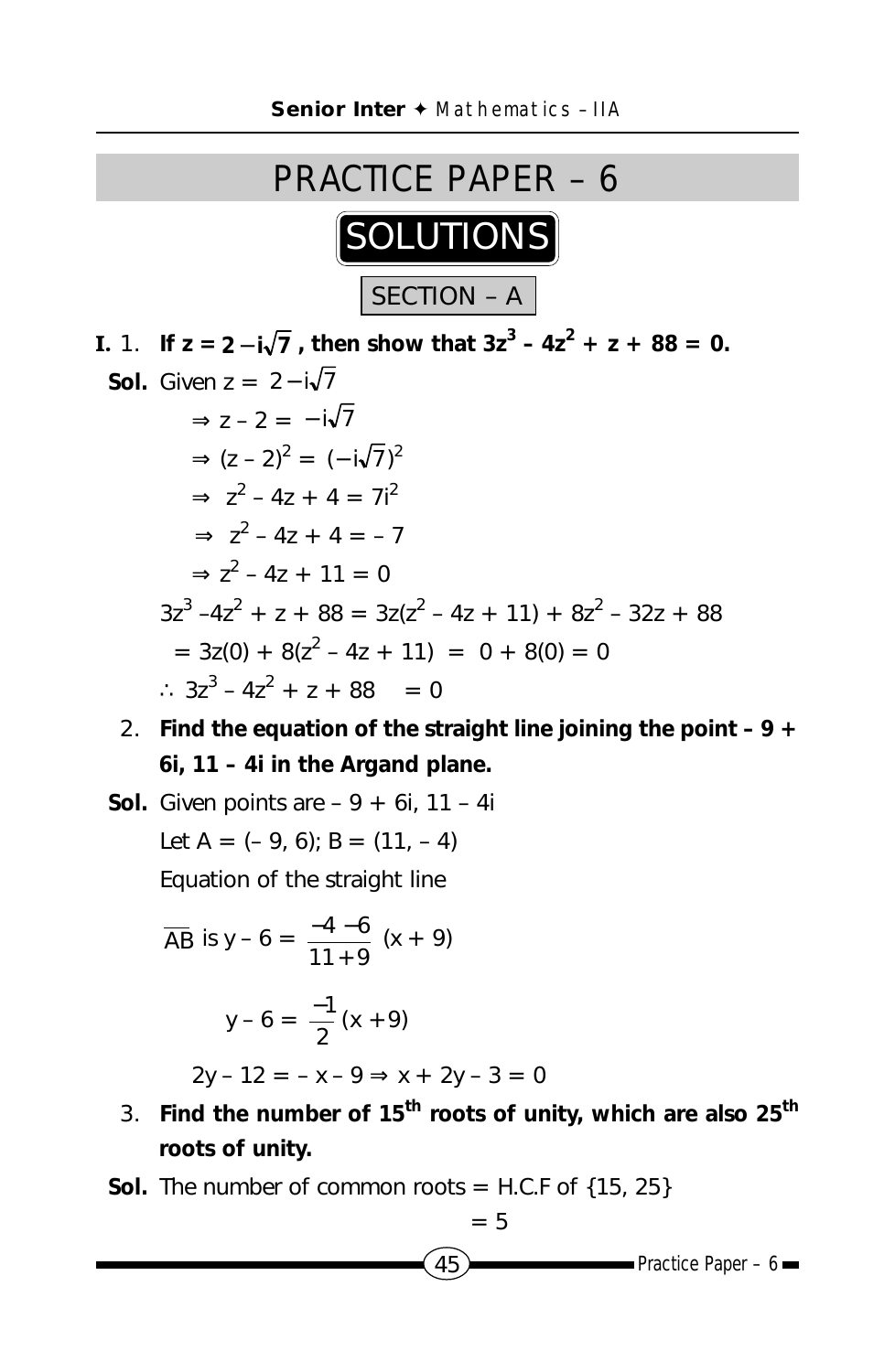## 4. **Solve the following inequations by graphical method.**  $x^2 - 7x + 6 > 0$





5. **Form the polynomial equation whose roots are cubes of the roots of**  $x^3 + 3x^2 + 2 = 0$ 

Sol. Given equation is 
$$
x^3 + 3x^2 + 2 = 0
$$

\nPut  $y = x^3$  so that  $x = y^{1/3}$ 

\n $\therefore y + 3y^{2/3} + 2 = 0$ 

\n $3y^{2/3} = -(y + 2)$ 

\nCubing on both sides,  $27y^2 = -(y + 2)^3$ 

\n $= -(y^3 + 6y^2 + 12y + 8)$ 

\n $\therefore y^3 + 6y^2 + 12y + 8 = 0$ 

\n $\Rightarrow y^3 + 33y^2 + 12y + 8 = 0$ 

\nRequired equation is  $x^3 + 33x^2 + 12x + 8 = 0$ 

\nRequired equation is  $x^3 + 33x^2 + 12x + 8 = 0$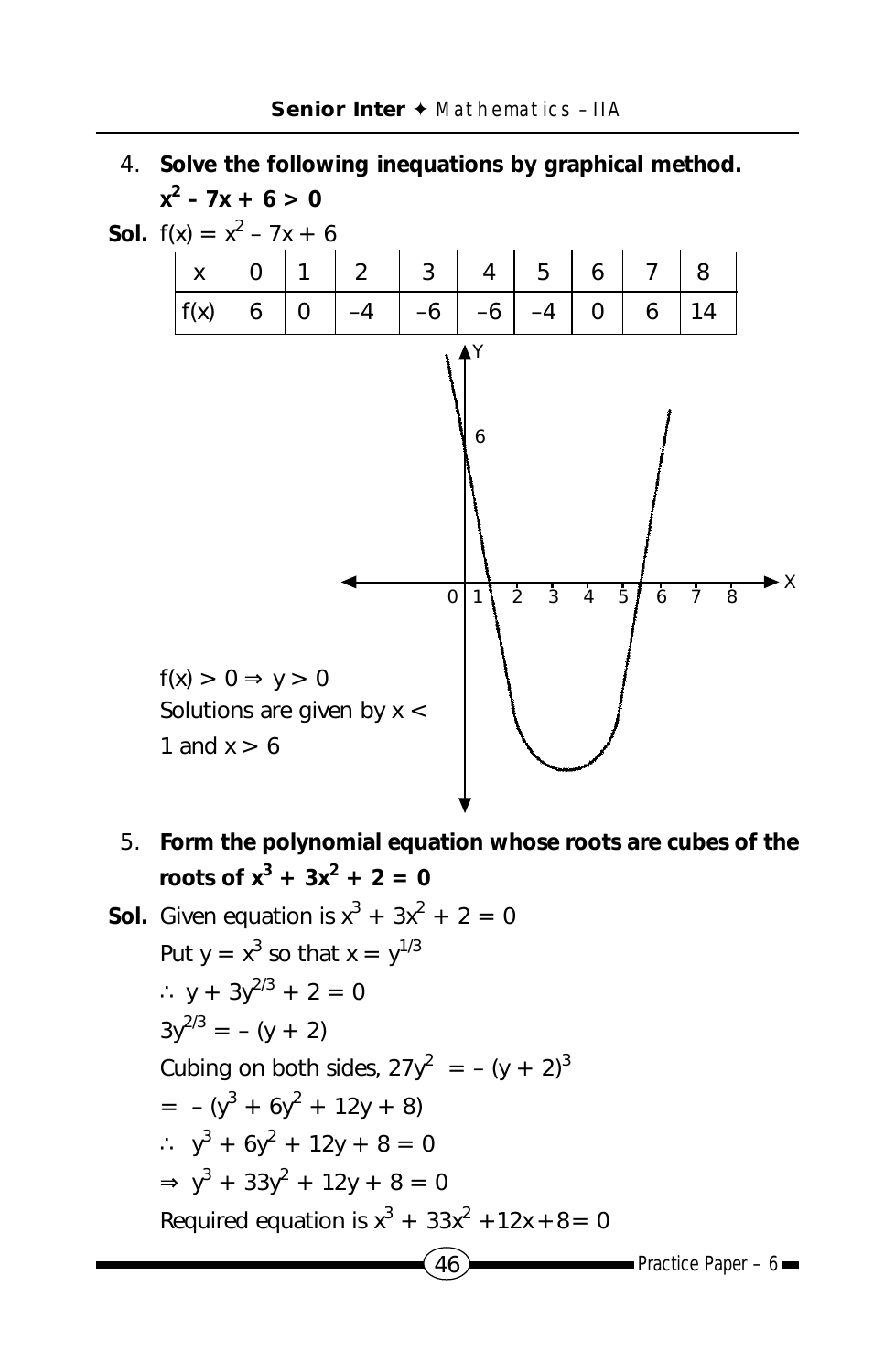- 6. **Find the number of ways of selecting4 English, 3 Telugu and 2 Hindi books out of 7 English, 6 Telugu and 5 Hindi books.**
- **Sol.** The number of ways of selecting 4 English books out of 7 books =  ${}^{7}C_{4}$ 3 Telugu books out of 6 books =  ${}^{6}C_{3}$ 2 Hindi books out of 5 books =  ${}^{5}C_{2}$ Hence, the number of required ways<sup>7</sup>C<sub>4</sub>  $\times$  <sup>6</sup>C<sub>3</sub>  $\times$  <sup>5</sup>C<sub>2</sub> = 35  $\times$  20  $\times$  10 = 7000.
	- 7. **In how many ways can the letters of the word CHEESE be arranged so that no two E's come together ?**
- **Sol.** The given word contains 6 letters in which one C, one H, 3 E's and one S.

Since no two E's come together, first arrange the remaining 3 letters in 3! ways. Then we can find 4 gaps between them. The 3

E's can be arranged in these 4 gaps in  $\frac{{}^{4}P_{3}}{3!}$  $= 4$  ways.

- ∴ The number of required arrangements = 3! × 4 = 24
- 8. **Find the remainder when 22013 is divided by 17.**
- **Sol.** We know  $2^4 = 16$ The reminder when  $2^4$  is divided by 17 is – 1  $2^{2013} = (2^4)^{503}$ .  $2^1$ ∴ The remainder when  $2^{2013}$  is divided by 17 is  $(-1)^{503}$ . 2  $= (-1)2 = -2.$
- 9. **Find the mean deviation about the mean for the following data 3, 6, 10, 4, 9, 10**
- **Sol.** The arithmetic mean of the given data

$$
\frac{1}{x} = \frac{3+6+10+4+9+10}{6} = \frac{42}{6} = 7
$$

The absolute values of the deviations are

$$
47 \rightarrow \longrightarrow
$$
 Practice Paper – 6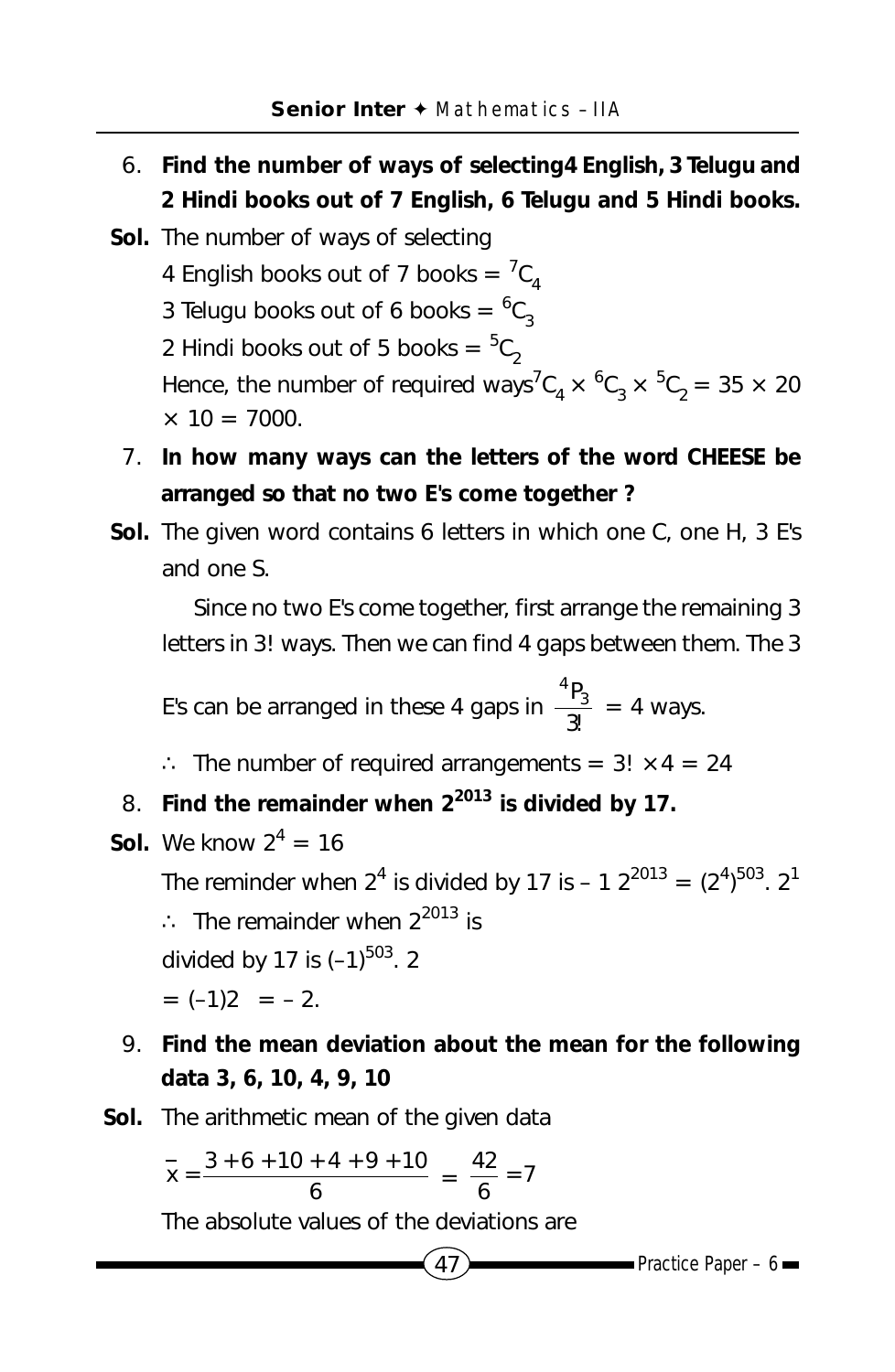$|x_i - \overline{x}|, |3 - 7|, |16 - 7|, |10 - 7|, |4 - 7|, |9 - 7|, |10 - 7|$ 4, 1, 3, 3, 2, 3

∴ The mean deviation from the mean

$$
= \frac{\sum_{i=1}^{6} |x_i - \overline{x}|}{6} = \frac{4 + 1 + 3 + 3 + 2 + 3}{6}
$$

$$
= \frac{16}{6} = 2.666
$$

- **10. An integer in picked from 1 to 20, both inclusive. Find the probability that it is a prime.**
- **Sol.** Let E be the event that the number picked from 1 to 20 is a prime and S be the sample space.

$$
\therefore n(S) = {}^{20}C_1 = 20
$$
  
\nE = {2, 3, 5, 7, 11, 13, 17, 19}  
\n
$$
n(E) = 8
$$
  
\n
$$
P(E) = \frac{n(E)}{n(S)} = \frac{8}{20} = \frac{2}{5}
$$
  
\n**SECTION - B**

**II.11**. The complex number z has argument  $\theta$ ,  $0 < \theta < \frac{\pi}{2}$  and satisfy

the equation  $|z - 3i| = 3$ . Then prove that  $\int$  cot  $\theta - \frac{3}{2}$  $\overline{1}$  $\Big(\cot\theta-\frac{6}{\text{}}\Big)$  $\left(\cot \theta - \frac{6}{z}\right) = i.$ 

 $48$  Practice Paper – 6 **Sol.** Let  $z = \cos \theta + i \sin \theta$ Given  $|z - 3i| = 3$  $\Rightarrow$   $|\cos \theta + i \sin \theta| - 3i| = 3$  $\Rightarrow$   $|\cos \theta + i(\sin \theta - 3)| = 3$  $\Rightarrow \sqrt{\cos^2 \theta + (\sin \theta - 3)^2} = 3$  $\Rightarrow$  cos<sup>2</sup>  $\theta$  + sin<sup>2</sup> $\theta$  – 6 sin  $\theta$  + 9 = 9  $\Rightarrow$  1 – 6 sin  $\theta$  = 0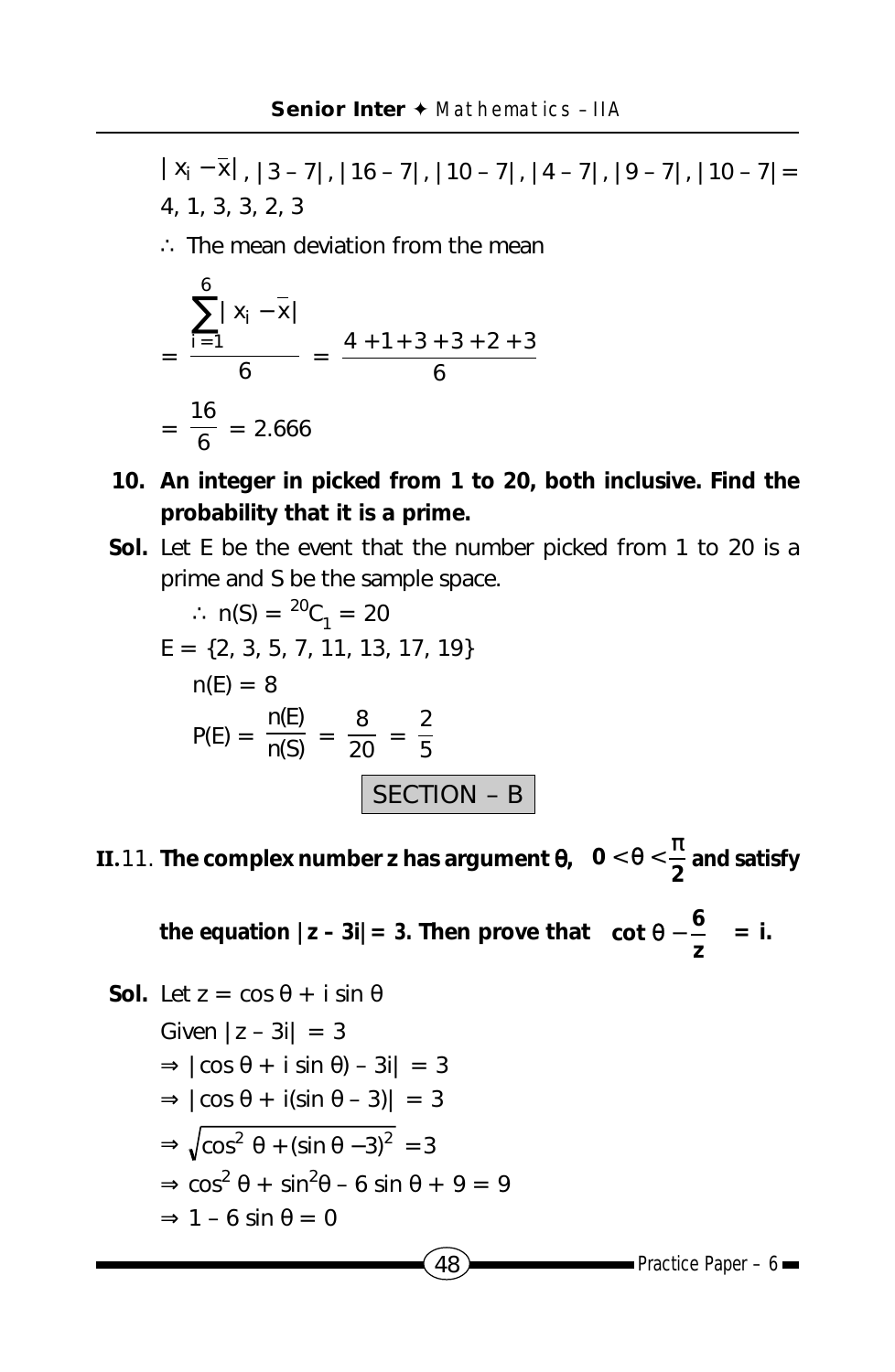$$
\Rightarrow 6 \sin \theta = 1
$$
  
\n
$$
\Rightarrow \sin \theta = \frac{1}{6}
$$
  
\nsince  $0 < \theta < \frac{\pi}{2}$   
\n
$$
\therefore \cos \theta = \frac{\sqrt{35}}{6}
$$
  
\n
$$
\cot \theta = \sqrt{35}
$$
  
\n
$$
\therefore \cot \theta - \frac{6}{2} = \cot \theta - \frac{6}{\cos \theta + i \sin \theta}
$$
  
\n
$$
= \cot \theta - 6(\cos \theta - i \sin \theta)
$$
  
\n
$$
= \sqrt{35} - 6\left[\frac{\sqrt{35}}{6} - i\frac{1}{6}\right]
$$
  
\n
$$
= \sqrt{35} - \sqrt{35} + i = i
$$
  
\nHence  $\cot \theta - \frac{6}{z} = i$ 

12. **Determine the range of the following expressions.**   $x^2 - x + 1$  $x^2 + x + 1$ **2 2**  $- x +$  $+ X +$ 

Sol. Let 
$$
y = \frac{x^2 + x + 1}{x^2 - x + 1}
$$
  
\n⇒  $x^2y - xy + y = x^2 + x + 1$   
\n⇒  $x^2y - xy + y - x^2 - x - 1 = 0$   
\n⇒  $x^2(y - 1) - x(y + 1) + (y - 1) = 0$   
\nx is real ⇒  $b^2 - 4ac \ge 0$   
\n⇒  $(y + 1)^2 - 4(y - 1)^2 \ge 0$   
\n⇒  $(y + 1)^2 - (2y - 2)^2 \ge 0$   
\n⇒  $(y + 1 + 2y - 2) (y + 1 - 2y + 2) \ge 0$   
\n⇒  $(3y - 1) (-y + 3) \ge 0$   
\n⇒  $-(3y - 1) (y - 3) \ge 0$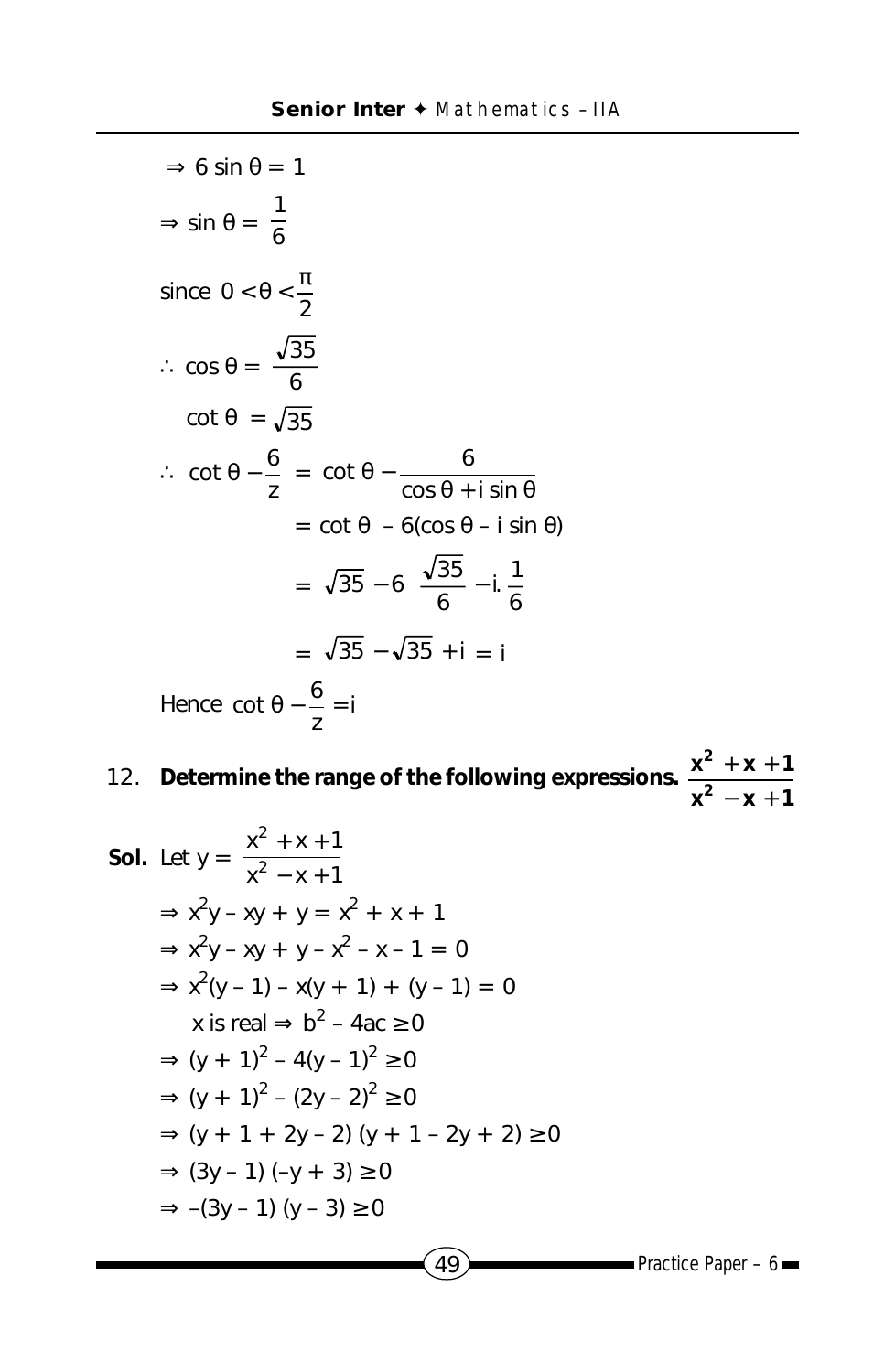a = coeff. of y<sup>2</sup> = -3 < 0., But  
The expression ≥ 0  
\n⇒ y lies between 
$$
\frac{1}{3}
$$
 and 3  
\n∴ The range of  $\frac{x^2 + x + 1}{x^2 - x + 1}$  is  $\left[\frac{1}{3}, 3\right]$ 

**13. Find the polynomial equation whose roots are the translates of the equation**  $3x^5 - 5x^3 + 7 = 0$  by 4.

**Sol.** Given 
$$
f(x) = 3x^5 - 5x^3 + 7 = 0
$$
  
Required equation is  $f(x - 4) = 0$   
 $3(x - 4)^5 - 5(x - 4)^3 + 7 = 0$ 

| - 4 | 3 | 0     | $-5$           | 0                 | 0                  |         |
|-----|---|-------|----------------|-------------------|--------------------|---------|
|     | 0 | $-12$ | 48             |                   | $-172$ 688 $-2752$ |         |
|     | 3 | $-12$ |                | 43 -172 688       |                    | $-2745$ |
|     | 0 | $-12$ | 96             | $-556$ 2912       |                    | $A_{5}$ |
|     | 3 | $-24$ |                | 139 - 728         | 3600               |         |
|     | 0 |       |                | $-12$ 144 $-1132$ | A <sub>4</sub>     |         |
|     | 3 | $-36$ | 283            | -1860             |                    |         |
|     | 0 | $-12$ | 192            | $A_3$             |                    |         |
|     | 3 | $-48$ | 475            |                   |                    |         |
|     | 0 | $-12$ | A <sub>2</sub> |                   |                    |         |
|     | 3 | 60    |                |                   |                    |         |
|     |   |       |                |                   |                    |         |

Required equation is

$$
x^5 - 60x^4 + 475x^3 - 1860x^2 + 3600x - 2745 = 0
$$

- **14. Find the number of ways of arranging the letters of the word TRIANGLE so that the relative positions of the vowels and consonants are not disturbed.**
- Sol.  $\overline{Hint : Vowels A, E, I, O U}$  In a given, word,

$$
\text{Practice Paper} - 6 \blacksquare
$$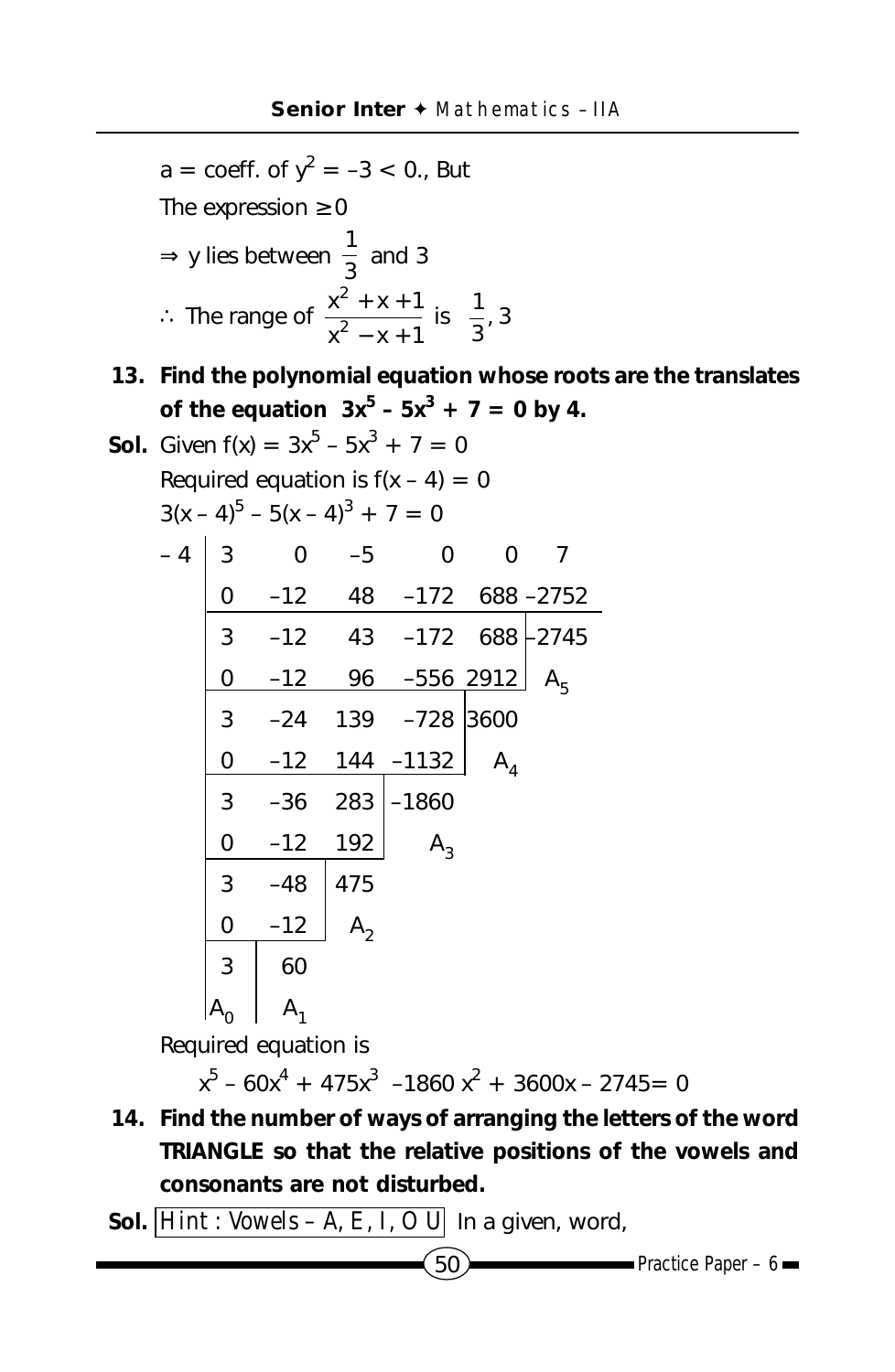number of vowels is 3

number of consonants is 5

C C V V C C C V

Since the relative positions of the vowels and consonants are not disturbed,

the 3 vowels can be arranged in their relative positions in 3! ways and the 5 consonants can be arranged in their relative positions in 5! ways.

∴ The number of required arrangements=  $(3!)$   $(5!) = (6)$   $(120)$  $= 720.$ 

- 15. **Find the sum of all 4 digited numbers that can be formed using the digits 1, 3, 5, 7, 9.**
- **Sol.** We know that the number of 4 digited numbers that can be formed using the digits 1, 3, 5, 7, 9 is  ${}^{5}P_{4} = 120$ .

We have to find their sum. We first find the sum of the digits in the units place of all the 120 numbers. Put 1 in the units place.



The remaining 3 places can be filled with the remaining 4 digits in  ${}^4{\mathsf P}_3$  ways. Which means that there are  ${}^4{\mathsf P}_3$  number of 4 digited numbers with 1 in the units place. Similarly, each of the other digits 3, 5, 7, 9 appears in the units place  $^4\mathsf{P}_3$  times. Hence, by adding all these digits of the units place, we get the sum of the digits in the units place.

$$
{}^{4}P_{3} \times 1 + {}^{4}P_{3} \times 3 + {}^{4}P_{3} \times 5 + {}^{4}P_{3} \times 7 + {}^{4}P_{3} \times 9
$$
  
=  ${}^{4}P_{3} (1 + 3 + 5 + 7 + 9)$   
=  ${}^{4}P_{3} (25)$ .

Similarly, we get the sum of all digits in 10's place also as  $^4\mathsf{P}_3\times$ 25. Since it is in 10's place, its value is

 $51$  Practice Paper – 6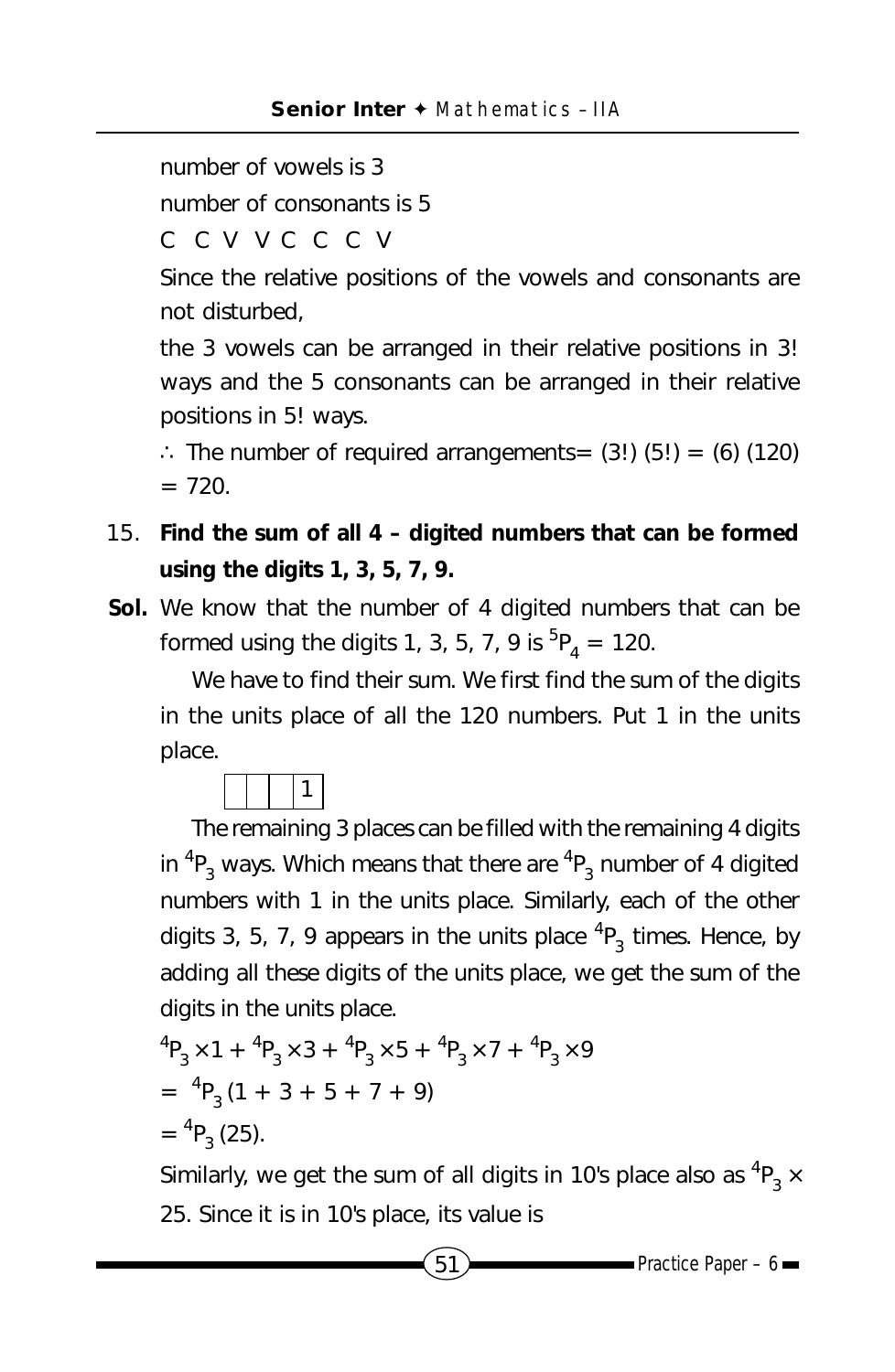${}^{4}P_{3} \times 25 \times 10.$ 

Like this the values of the sum of the digits in 100's place and 1000's place are respectively

 ${}^{4}P_{3} \times 25 \times 100$  and  ${}^{4}P_{3} \times 25 \times 1000$ .

On adding all these sums, we get the sum of all the 4 digited numbers formed by using the digits 1, 3, 5, 7, 9. Hence the required sum is

 ${}^{4}P_{3} \times 25 \times 1 + {}^{4}P_{3} \times 25 \times 10 + {}^{4}P_{3} \times 25 \times 100 + {}^{4}P_{3} \times 25 \times 1000$  $= {}^{4}P_{3} \times 25 \times 1111$ 

$$
= 24 \times 25 \times 1111 = 6,66,600.^{3}P_{2}
$$

**16.** Resolve  $\frac{}{(x-1)(x+2)^2}$ **9**  $\frac{1}{(x+1)(x+2)^2}$  into the partial fraction.

**Sol.** Let  $\frac{9}{(x-1)(x+2)^2} = \frac{A}{x-1} + \frac{B}{x+2}$ B  $\frac{B}{+2} + \frac{C}{(x+2)^2}$ + Multiplying with  $(x -1) (x + 2)^2$  $9 = A (x + 2)^{2} + B(x - 1) (x + 2) + C(x - 1)$  $x = 1 \Rightarrow 9 = 9A \Rightarrow A = 1$  $x = -2 \Rightarrow 9 = -3C \Rightarrow C = -3$ Equating the coefficients of  $x^2$  $A + B = 0 \Rightarrow B = -A = -1$  $\therefore \frac{1}{(x-1)(x+2)^2}$ 9  $\frac{x^2-1(x+2)^2}{-1(x+2)^2} = \frac{x-1}{x+2} - \frac{x^2}{(x+2)^2}$ 3  $x + 2$ 1  $x - 1$  $\frac{1}{-1} - \frac{1}{x+2} - \frac{3}{(x+1)}$ 

17. **Prove that A and B are independent events if and only if**

$$
P\left(\frac{A}{B}\right) = P\left(\frac{A}{B^c}\right)
$$

**Sol.** Let A and B are independent

Then 
$$
P\left(\frac{A}{B}\right) = \frac{P(A \cap B)}{P(B)} = \frac{P(A) \cdot P(B)}{P(B)} = P(A) \quad \dots \dots \dots \dots \tag{1}
$$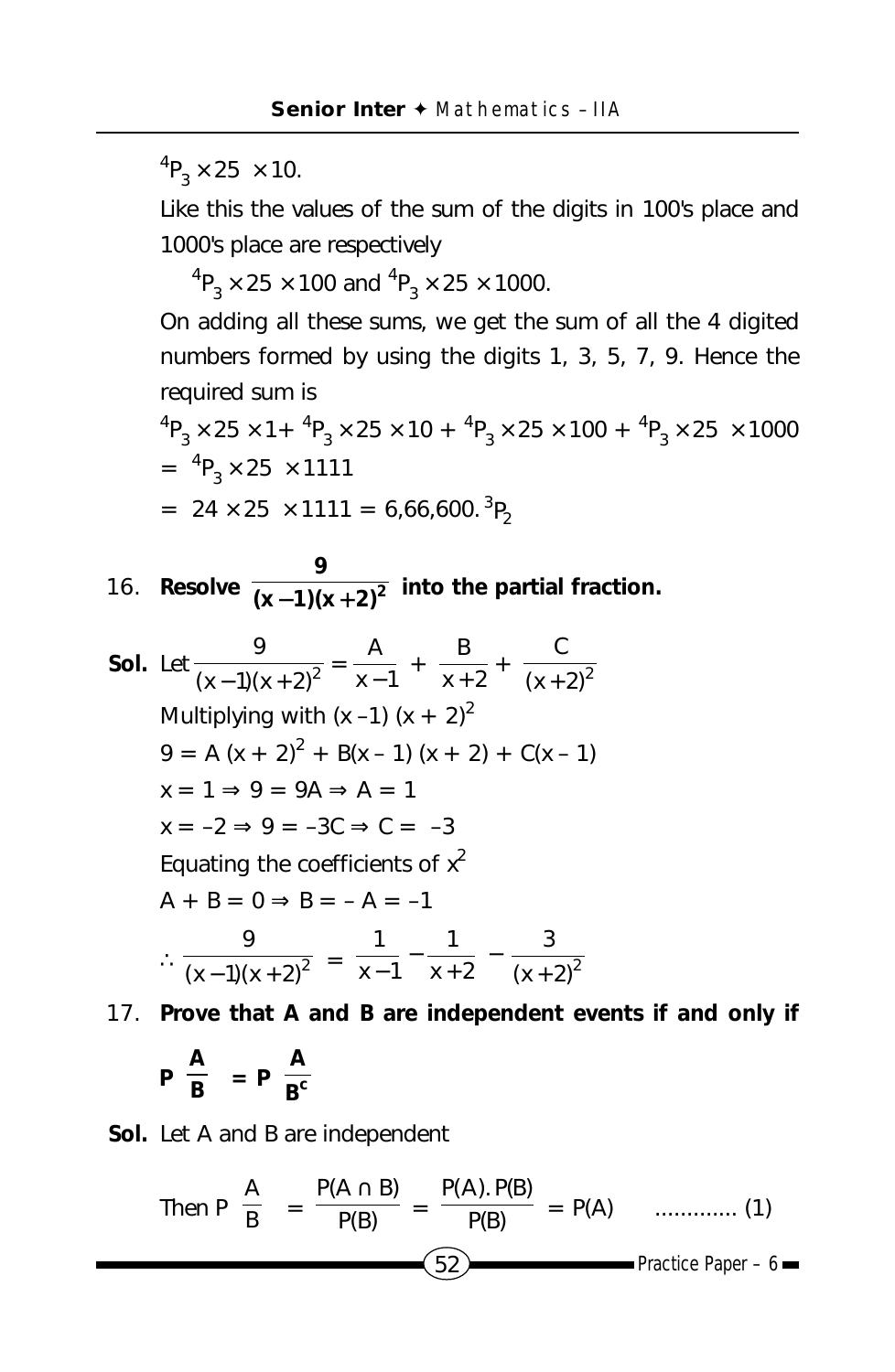P c B A = P(B ) P(A B ) c <sup>c</sup> <sup>∩</sup> = P(B ) P(A). P(B ) c c = P(A) ............. (2) From (1) & (2) P B A = P c B A Let P B A = P c B A <sup>⇒</sup> P(B) P(A ∩ B) = P(B ) P(A B ) c <sup>c</sup> ∩ ⇒ P(B) P(A ∩ B) = 1 P(B) P(A) P(A B) − − ∩ ⇒ P(A ∩ B) – P(B) P(A ∩ B) = P(A) P(B) – P(B) P(A ∩ B) ⇒ P(A ∩ B) = P(A). P(B) ∴ A, B are independent.

Hence, A, B are independent iff

$$
P\left(\frac{A}{B}\right) = P\left(\frac{A}{B^c}\right)
$$

## SECTION – C

**III.**18. **If n is an integer then show that**

$$
(1 + i)^{2n} + (1 - i)^{2n} = 2^{n+1} \cos \frac{n\pi}{2}.
$$
  
\nSol. Let  $1 + i = \sqrt{2} \left( \frac{1}{\sqrt{2}} + i \frac{1}{\sqrt{2}} \right)$   
\n
$$
= 2^{1/2} \left( \cos \frac{\pi}{4} + i \sin \frac{\pi}{4} \right)
$$
  
\n
$$
(1 + 1)^{2n} = (2^{1/2})^{2n} \left( \cos \frac{\pi}{4} + i \sin \frac{\pi}{4} \right)^{2n}
$$
  
\n
$$
= 2^{n} \left( \cos \frac{n\pi}{2} + i \sin \frac{n\pi}{2} \right) \quad --- (1)
$$
  
\nS3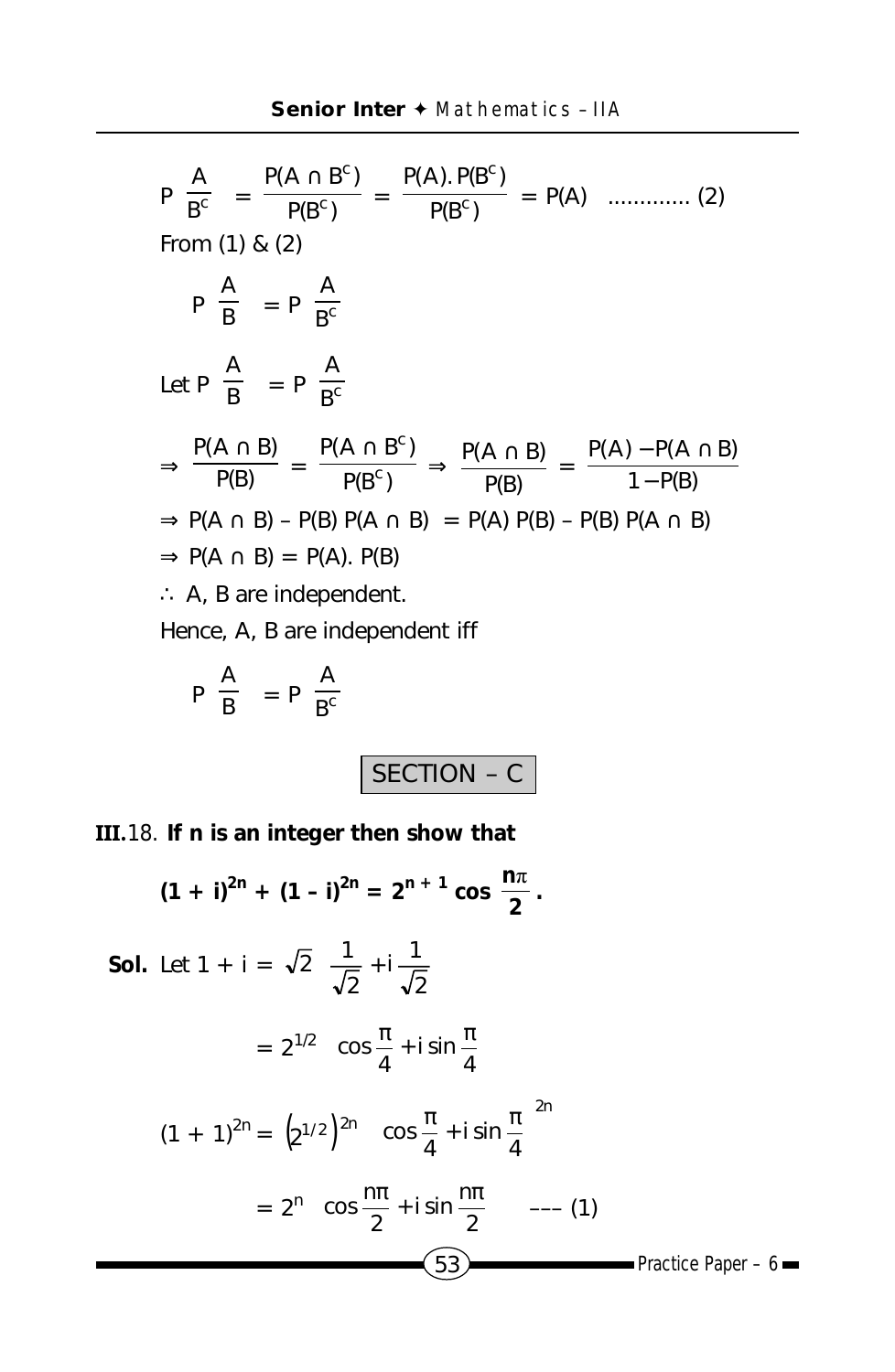$$
1 - i = \sqrt{2} \left( \cos \frac{\pi}{4} - i \sin \frac{\pi}{4} \right) = 2^{1/2} \left( \cos \left( -\frac{\pi}{4} \right) + i \sin \left( -\frac{\pi}{4} \right) \right)
$$
  

$$
(1 - i)^{2n} = \left( 2^{1/2} \right)^{2n} \left( \cos \left( -\frac{\pi}{4} \right) + i \sin \left( -\frac{\pi}{4} \right) \right)^{2n}
$$
  

$$
= 2^{n} \left( \cos \left( -\frac{n\pi}{2} \right) + i \sin \left( -\frac{n\pi}{2} \right) \right)
$$
  

$$
= 2^{n} \left( \cos \frac{n\pi}{2} - i \sin \frac{n\pi}{2} \right) \quad --- (2)
$$
  
Adding (1), (2)

$$
(1 + i)^{2n} + (1 - i)^{2n} = 2^{n} \left( \cos \frac{n\pi}{2} + i \sin \frac{n\pi}{2} \right)
$$

$$
+ 2^{n} \left( \cos \frac{n\pi}{2} - i \sin \frac{n\pi}{2} \right)
$$

$$
= 2^{n} \left( \cos \frac{n\pi}{2} + i \cdot \sin \frac{n\pi}{2} + \cos \frac{n\pi}{2} - i \sin \frac{n\pi}{2} \right)
$$

$$
= 2^{n} \left( 2 \cos \frac{n\pi}{2} \right) = 2^{n+1} \cdot \cos \left( \frac{n\pi}{2} \right)
$$

**19.** Solve  $9x^3 - 15x^2 + 7x - 1 = 0$ , given that two of its roots are **equal.**

**Sol.** Suppose  $\alpha$ ,  $\beta$ ,  $\gamma$  are the roots of  $9x^3 - 15x^2 + 7x - 1 = 0$ 

$$
\alpha + \beta + \gamma = \frac{15}{9} = \frac{5}{3}
$$
  
\n
$$
\alpha\beta + \beta\gamma + \gamma\alpha = \frac{7}{9}
$$
  
\n
$$
\alpha\beta\gamma = \frac{1}{9}
$$
  
\nGiven  $\alpha = \beta$  (: two of its roots are equal)  
\n
$$
2\alpha + \gamma = \frac{5}{3} \Rightarrow \gamma = \frac{5}{3} - 2\alpha
$$
  
\n54  
\nPractice Paper - 6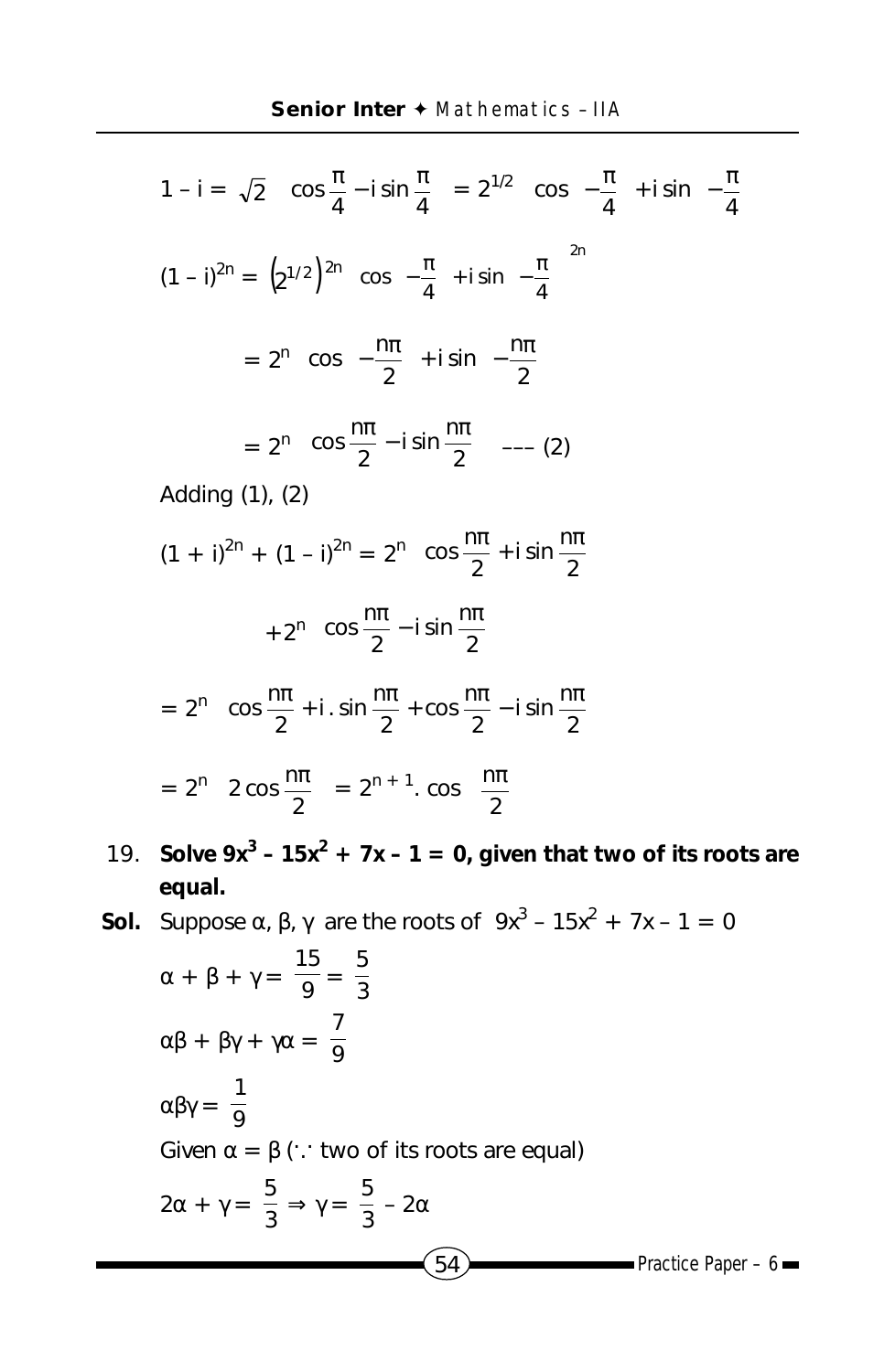$$
\alpha^2 + 2\alpha\gamma = \frac{7}{9}
$$
  
\n
$$
\Rightarrow \alpha^2 + 2\alpha \left(\frac{5}{3} - 2\alpha\right) = \frac{7}{9} \Rightarrow \alpha^2 + \frac{2\alpha(5 - 6\alpha)}{3} = \frac{7}{9}
$$
  
\n
$$
\Rightarrow 9\alpha^2 + 6\alpha (5 - 6\alpha) = 7 \Rightarrow 9\alpha^2 + 30\alpha - 36\alpha^2 = 7
$$
  
\n
$$
\Rightarrow 27\alpha^2 - 30\alpha + 7 = 0 \Rightarrow (3\alpha - 1)(9\alpha - 7) = 0
$$
  
\n
$$
\Rightarrow \alpha = \frac{1}{3} \text{ or } \frac{7}{9}
$$
  
\nCase i)  $\alpha = \frac{1}{3}$   
\n
$$
\gamma = \frac{5}{3} - 2\alpha = \frac{5}{3} - \frac{2}{3} = 1
$$
  
\nThe roots are  $\frac{1}{3} \cdot \frac{1}{3} \cdot 1$   
\nCase ii)  $\alpha = \frac{7}{9}$   
\n
$$
\gamma = \frac{5}{3} - 2\alpha = \frac{5}{3} - \frac{14}{9} = \frac{1}{9}
$$
  
\n
$$
\alpha\beta\gamma = \frac{7}{9} \cdot \frac{7}{9} \cdot \frac{1}{9} \neq \frac{1}{9} \Rightarrow \text{does not satisfy the given equation.}
$$
  
\nThe roots are  $\frac{1}{3} \cdot \frac{1}{3} \cdot 1$ 

- 20. **Find the number of irrational terms in the expansion of (51/6 + 21/8) 100.**
- **Sol.** General term

$$
T_{r+1} = {}^{100}C_r (5^{1/6})^{100-r} (2^{1/8})^r = {}^{100}C_r \frac{100-r}{5} . 2^{\frac{r}{8}}
$$

 $\overline{55}$  Practice Paper – 6 6  $\frac{100-r}{r}$  is an integer in the span or 0 ≤ r ≤ 100 if r = 4, 10, 16, 22, 28, 34, 40, 46, 52, 58, 64, 70, 76, 82, 88, 94, 100 8 <mark>r</mark><br><sub>o</sub> is an integer in the span of 0 ≤ r ≤ 100 if r = 8, 16, 24, 32, 40,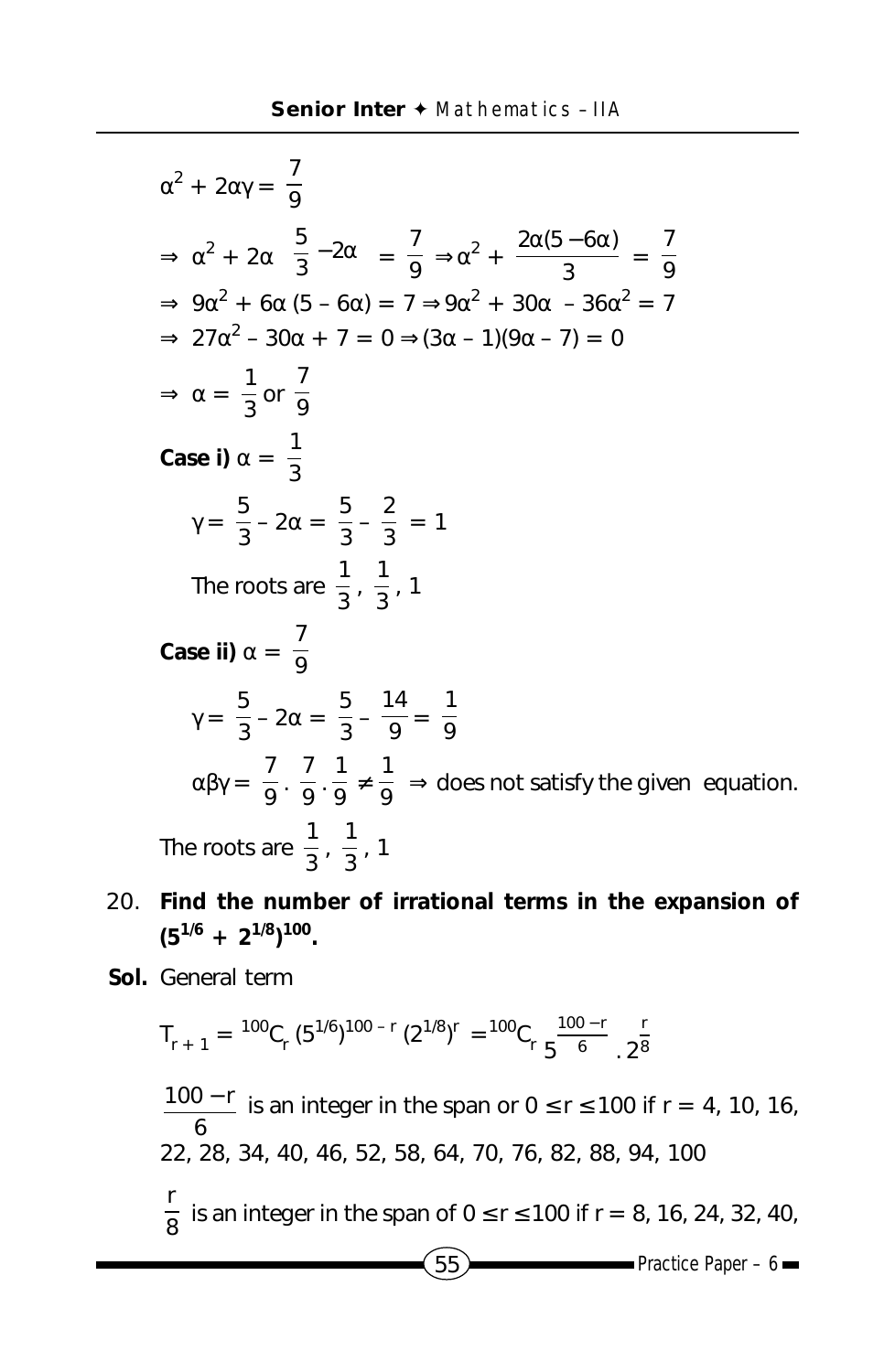48, 56, 64, 72, 80, 88, 96  $\frac{100-r}{6}$ ,  $\frac{r}{8}$  both an integers

If  $r = 16, 40, 64, 88$ 

∴ The number of rational terms in the expansion of  $(5^{1/6} + 2^{1/8})^r$ is 4.

∴ The number of irrational terms in the expansion of  $(5^{1/6} + 2^{1/8})^r$ is  $101 - 4 = 97$  terms.

21. **If the coefficients of 4 consecutive terms in the expansion of**  $(1 + x)^n$  are  $a_1$ ,  $a_2$ ,  $a_3$ ,  $a_4$  respectively, then show that

$$
\frac{a_1}{a_1 + a_2} + \frac{a_3}{a_3 + a_4} = \frac{2a_2}{a_2 + a_3}
$$

**Sol.** Given  $a_1$ ,  $a_2$ ,  $a_3$ ,  $a_4$  are the coefficients of 4 consecutive terms in  $(1 + x)^n$  respectively.

Let 
$$
a_1 = {}^nC_{r-1}
$$
,  $a_2 = {}^nC_{r}$ ,  $a_3 = {}^nC_{r+1}$ ,  $a_4 = {}^nC_{r+2}$   
\nL.H.S. :  $\frac{a_1}{a_1 + a_2} + \frac{a_3}{a_3 + a_4} = \frac{a_1}{a_1 \left(1 + \frac{a_2}{a_1}\right)} + \frac{a_3}{a_3 \left(1 + \frac{a_4}{a_3}\right)}$   
\n
$$
= \frac{1}{1 + \frac{{}^nC_r}{{}^nC_{r-1}}} + \frac{1}{1 + \frac{{}^nC_{r+2}}{{}^nC_{r+1}}}
$$
\n
$$
= \frac{1}{1 + \frac{{}^n - r + 1}{r} + \frac{1}{1 + \frac{{}^n - r - 1}{r + 2}}
$$
\n
$$
= \frac{r}{n+1} + \frac{r+2}{r+2+n-r-1}
$$
\n
$$
= \frac{r + r + 2}{n+1} = \frac{2(r+1)}{n+1}
$$
\nPractice Paper - 6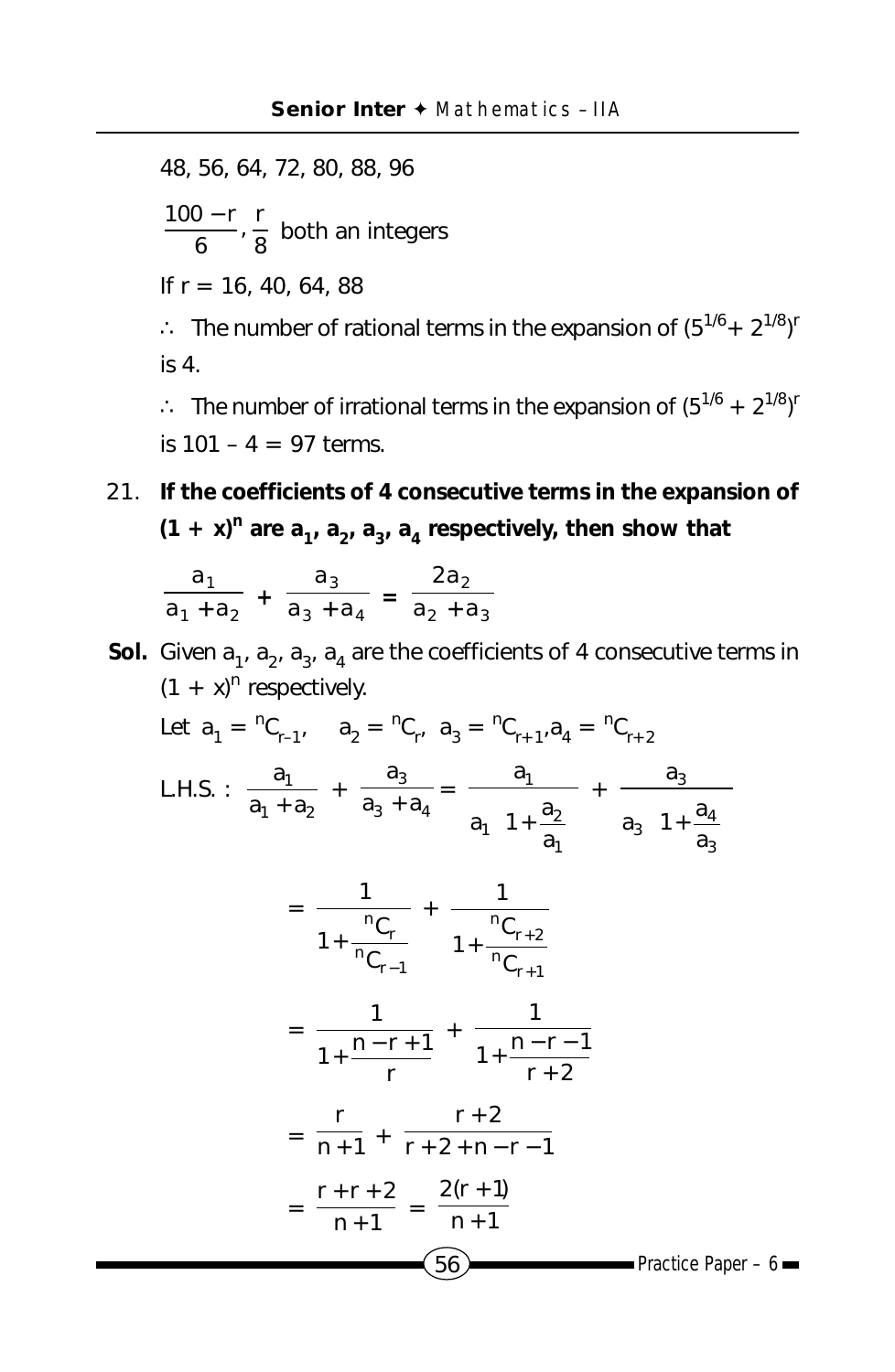R.H.S. : 
$$
\frac{2a_2}{a_2 + a_3} = \frac{2a_2}{a_2 \left(1 + \frac{a_3}{a_2}\right)} \frac{2}{1 + \frac{nC_{r+1}}{nC_r}} = \frac{2}{1 + \frac{n-r}{r+1}}
$$

$$
= \frac{2(r+1)}{n+1} = L.H.S
$$

$$
\therefore \frac{a_1}{a_1 + a_2} + \frac{a_3}{a_3 + a_4} = \frac{2a_2}{a_2 + a_3}
$$

22. **Find the mean deviation about the mean for the following continuous distribution.**

| Height (in cms) |    |                     | $\vert$ 95 - 105 $\vert$ 105 - 115 $\vert$ 115 - 125 $\vert$ 125 - 135 |    |
|-----------------|----|---------------------|------------------------------------------------------------------------|----|
|                 |    | 135 - 145 145 - 155 |                                                                        |    |
| Number of boys  |    | 13                  | 26                                                                     | 30 |
|                 | 12 | 10                  |                                                                        |    |

**Sol.** Taking the assumed mean  $a = 130$  and  $h = 10$  construct the table.

| Class Interval | No.of                  | mid   | $x_i - 130$<br>$d_i =$<br>10 | $f_i d_i$ | $ x_i - \overline{x} $ | $f_i   x_i - \overline{x}  $ |
|----------------|------------------------|-------|------------------------------|-----------|------------------------|------------------------------|
| Hight (in cms) | <b>Boys</b>            | point |                              |           |                        |                              |
|                | frequency $f_i$        |       |                              |           |                        |                              |
| 95-105         | 9                      | 100   | $-3$                         | $-27$     | 25.3                   | 227.7                        |
| 105-115        | 13                     | 110   | $-2$                         | $-26$     | 15.3                   | 198.9                        |
| 115-125        | 26                     | 120   | $-1$                         | $-26$     | 5.3                    | 137.8                        |
| 125-135        | 30                     | 130   | 0                            | 0         | 4.7                    | 141.0                        |
| 135-145        | 12                     | 140   | 1                            | 12        | 14.7                   | 176.4                        |
| 145-155        | 10                     | 150   | 2                            | 20        | 24.7                   | 247.0                        |
|                | $N = \Sigma f_i = 100$ |       |                              | $-47$     |                        | 1128.8                       |

$$
\overline{x} = a + \left(\frac{\sum f_i d_i}{N}\right) h
$$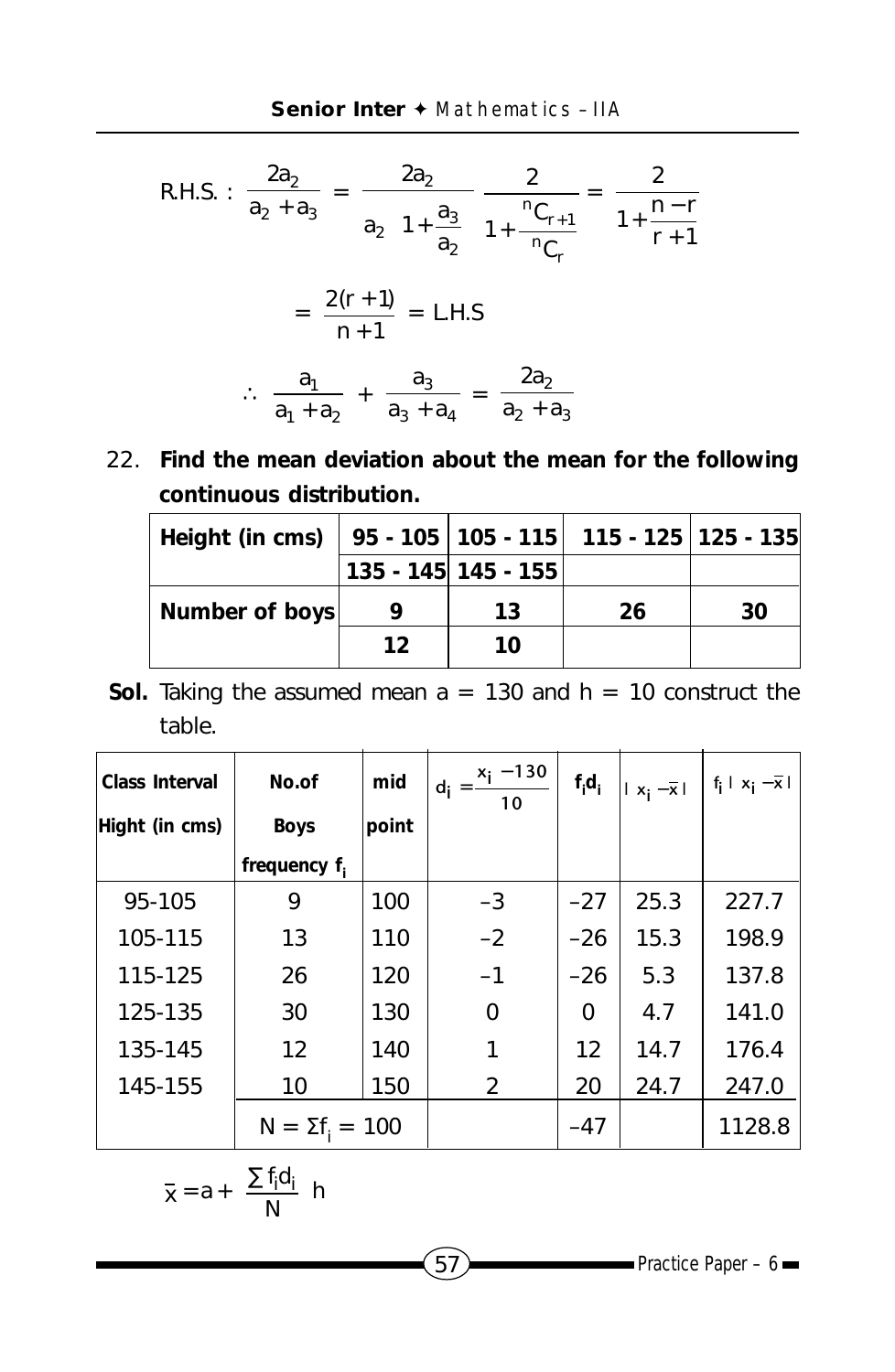$$
= 130 + \left(\frac{-47}{100}\right)10
$$

$$
= 130 - 4.7 = 125.3
$$

Mean deviation about the mean =  $\frac{1}{N}\sum_{i=1}^{N} f_i |x_i - \overline{x}|$ i 6  $\sum_{i=1}^{ } f_i | x_i -$ 

$$
=\frac{1}{100}(1428.8) = 14.288
$$

## 23. **State and prove BAYE'S THEOREM.**

**Sol. Statement** : Let  $E_1$ ,  $E_2$ , .........,  $E_n$  are mutually exclusive and exhaustive events or a random experiment with P(E<sub>i</sub>)  $\neq$  0 for i  $= 1, 2, 3, \ldots$ , n. Then for any event A or the random experiment with  $P(A) \neq 0$ 

$$
P\left(\frac{E_k}{A}\right) = \frac{P(E_k) P\left(\frac{A}{E_k}\right)}{\sum\limits_{i=1}^{n} P(E_i) P\left(\frac{A}{E_i}\right)}, k = 1, 2, \dots, n
$$

**Proof** : Given that P(E<sub>i</sub>) > 0 for i = 1,2, ...., n By hypothesis i ≠ j  $E_i \cap K_j = \emptyset$  and  $E_1 \cup E_2 \cup \dots \dots \cup E_n = S$  $A = A \cap S$  $= A \cap \bigcup_{i=1}^{n} E_i$  $\overline{1}$  $\lambda$  $\overline{\phantom{a}}$ l ſ  $=$  1  $-$ i n  $\bigcup_{i=1}$  E = n  $\bigcup_{i=1}$   $(A \cap E_i)$ 

Also for i ≠ j (A  $\cap$  E<sub>i</sub>)  $\cap$  (A  $\cap$  E<sub>j</sub>) = A  $\cap$ (E<sub>i</sub>  $\cap$  E<sub>j</sub>)  $= A \cap \phi = \phi$ 

By multiplication theorem

$$
P(A) = \sum_{i=1}^{n} P(A \cap E_i) = \sum_{i=1}^{n} P(E_i) P\left(\frac{A}{E_i}\right)
$$
  
(58) Practice Paper - 6